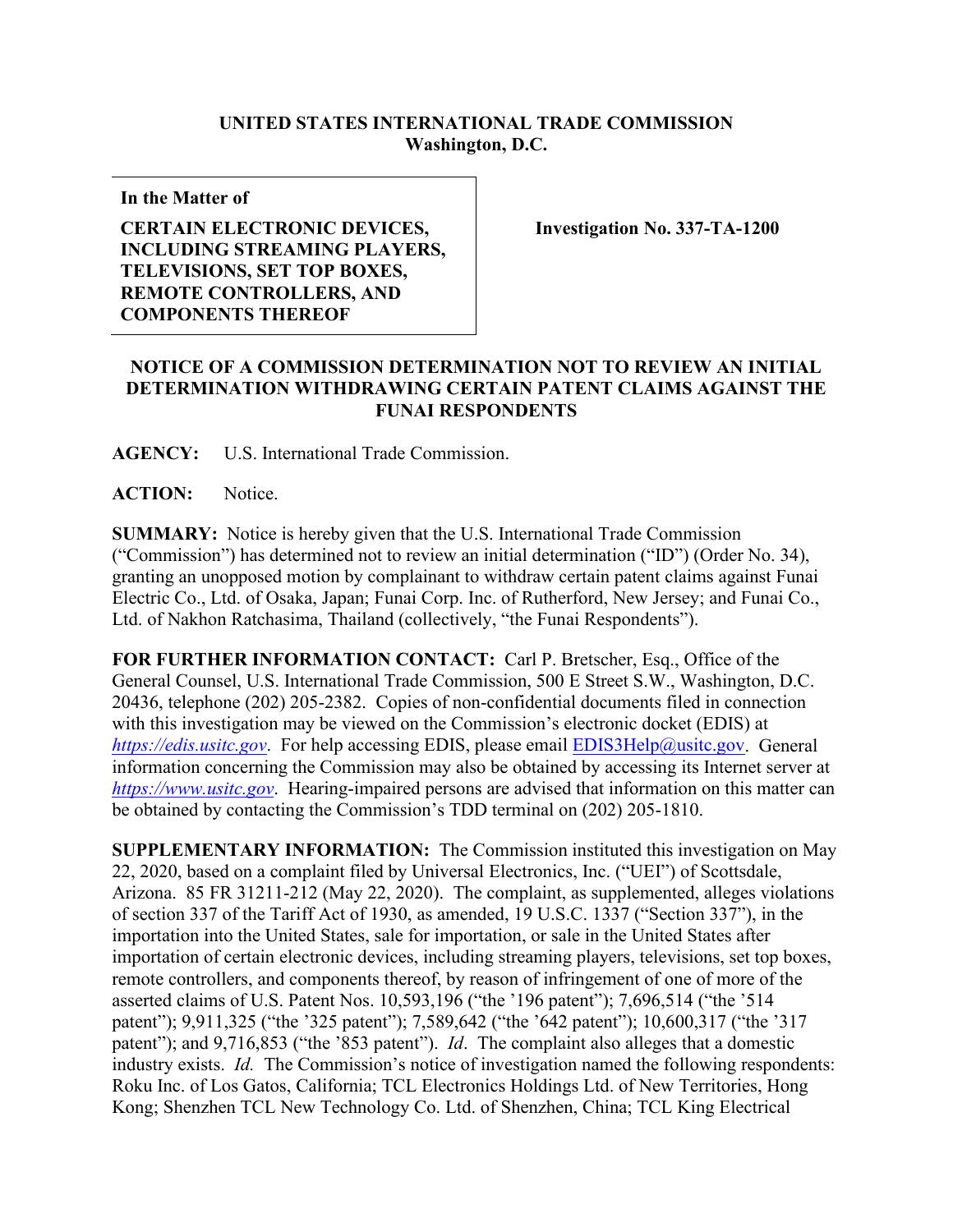Appliances Co. Ltd., Huizhou, China; TTE Technology Inc. of Corona, California; TCL Corp. of Huizhou City, China; TCL Moka Int'l Ltd. of New Territories, Hong Kong; TCL Overseas Marketing Ltd. of New Territories, Hong Kong; TCL Industries Holdings Co., Ltd. of New Territories, Hong Kong; TCL Smart Device Co. of Bac Tan Uyen District, Vietnam; Hisense Co. Ltd. of Qingdao, China; Hisense Electronics Manufacturing Co. of America Corp. of Suwanee, Georgia; Hisense Import & Export Co. Ltd. of Qingdao, China; Qingdao Hisense Electric Co., Ltd. of Qingdao, China; Hisense International Co., Ltd. of Shen Wang, Hong Kong; and the Funai Respondents. *Id*. The Office of Unfair Import Investigations is not participating in this investigation. *Id.*

The Commission previously terminated the investigation with respect to the '853 patent and claims 19 and 20 of the '196 patent and claims 14 and 20 of the '642 patent due to the withdrawal of those patent claims. Order No. 27 at 1 (Dec. 2, 2020), *unreviewed by* Comm'n Notice (Dec. 23, 2020). The Commission subsequently terminated the investigation with respect to claim 20 of the '514 patent. Order No. 32 (Dec. 21, 2020), *unreviewed by* Comm'n Notice (Jan. 5, 2021). The Commission also amended the notice of institution of the investigation to clarify that claims 2 and 4-5 of the '196 patent are domestic industry claims only and are not being asserted against any Respondent for infringement purposes. Order No. 33, *unreviewed by*  Comm'n Notice (Jan. 13, 2021).

On January 4, 2021, the presiding administrative law judge ("ALJ") issued the subject ID (Order No. 34), granting an unopposed motion by UEI to partially terminate the investigation by withdrawing all asserted claims (*i.e.*, claims 1, 4-11) of the '317 patent; claim 6 of the '514 patent; and claims 1, 3, 4, 6, 12, and 19 of the '642 patent with respect to the Funai Respondents. Order No. 34 at 1, 3 (Jan. 4, 2021). The subject ID states that the remaining claims being asserted against Funai are claims 1-5 of the '514 patent; claims 2, 5, and 22-25 of the '642 patent; and claims 1, 2, 4, 7, 8, and 16 of the '325 patent. *Id.* at 3. The subject ID finds that UEI's unopposed motion complies with the requirements of Commission Rule 210.21(a) (19 CFR 210.21(a)) in that there are no other agreements, oral or written, express or implied, between the parties regarding the subject matter of the investigation. *Id*. at 1-2. The ID further finds no extraordinary circumstances that would warrant denial of UEI's unopposed motion, which serves to narrow the scope of the investigation and simplify the issues before the ALJ. *Id*.

No petition for review of the subject ID was filed.

The Commission has determined not to review the subject ID. The investigation is partially terminated by withdrawal of claims 1 and 4-11 of the '317 patent; claim 6 of the '514 patent; and claims 1, 3, 4, 6, 12, and 19 of the '642 patent with respect to the Funai Respondents.

The Commission vote for this determination took place on January 21, 2021.

The authority for the Commission's determination is contained in section 337 of the Tariff Act of 1930, as amended (19 U.S.C. 1337), and in Part 210 of the Commission's Rules of Practice and Procedure (19 CFR Part 210).